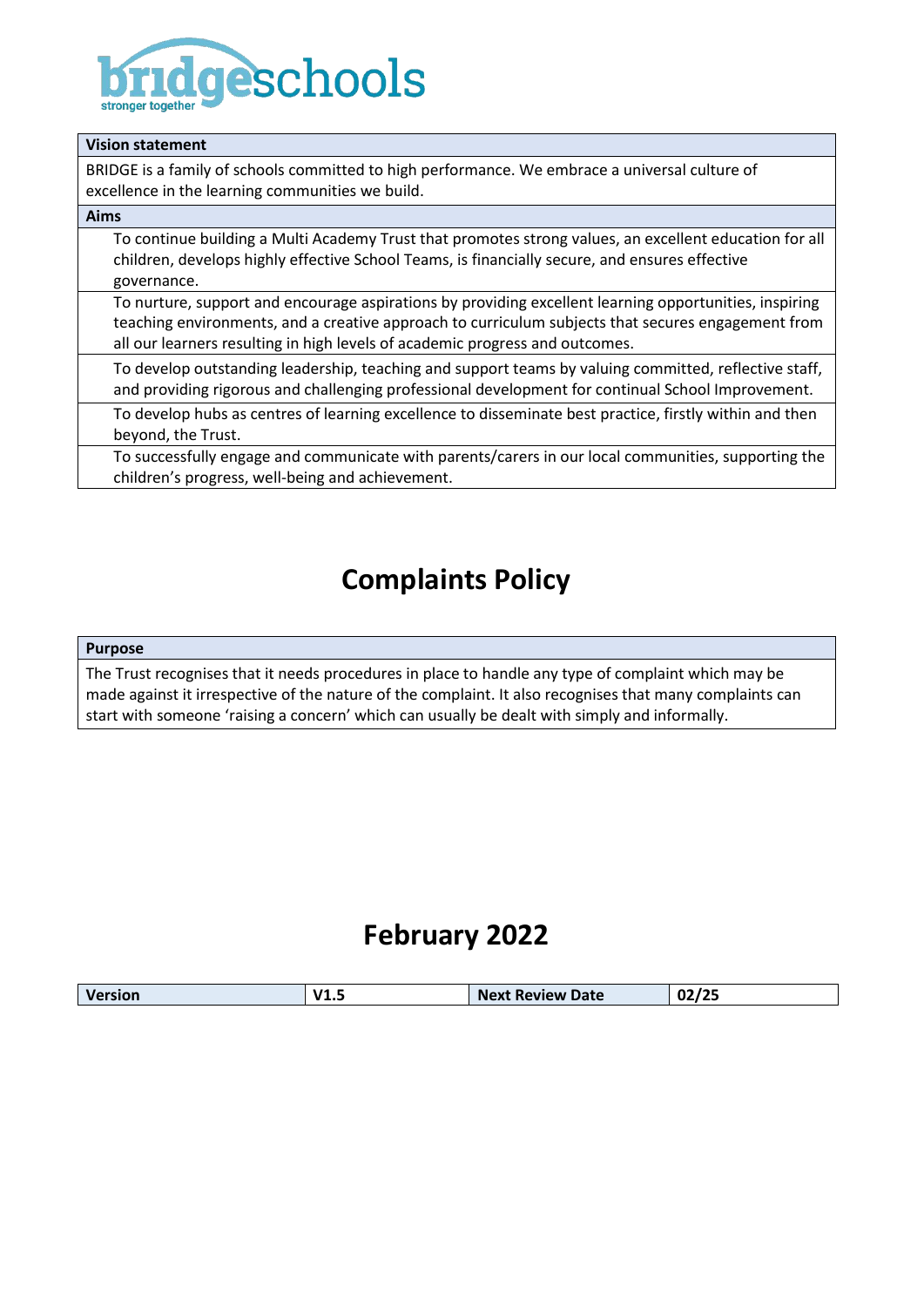# **Contents**

| $\mathbf{1}$ . |  |  |  |
|----------------|--|--|--|
| 2.             |  |  |  |
| 3.             |  |  |  |
| 4.             |  |  |  |
| 5.             |  |  |  |
| 6.             |  |  |  |
| 7.             |  |  |  |
| 8.             |  |  |  |
| 9.             |  |  |  |
| 10.            |  |  |  |
|                |  |  |  |
|                |  |  |  |
|                |  |  |  |
|                |  |  |  |

# **1. Aims**

Our school/trust aims to meet its statutory obligations when responding to complaints from parents of pupils at the school, and other non-parental complaints.

When responding to complaints, we aim to:

- $\geq$  Be impartial and non-adversarial
- Facilitate a full and fair investigation by an independent person or panel, where necessary
- Address all the points at issue and provide an effective and prompt response
- Respect complainants' desire for confidentiality
- Treat complainants with respect and courtesy
- Make sure that any decisions we make are lawful, rational, reasonable, fair and proportionate, in line with the principles of administrative law
- $\blacktriangleright$  Keep complainants informed of the progress of the complaints process
- Consider how the complaint can feed into school/trust improvement evaluation processes

We try to resolve concerns or complaints by informal means wherever possible. Where this is not possible, formal procedures will be followed.

The school/trust will aim to give the complainant the opportunity to complete the complaints procedure in full.

To support this, we will make sure we publicise the existence of this policy and make it available on the school website.

Throughout the process, we will be sensitive to the needs of all parties involved, and make any reasonable adjustments needed to accommodate individuals.

### **2. Definitions and scope**

### **2.1 Definitions**

The DfE guidance explains the difference between a concern and a complaint:

- A **concern** is defined as "an expression of worry or doubt over an issue considered to be important for which reassurances are sought"
- A **complaint** is defined as "an expression of dissatisfaction however made, about actions taken or a lack of action"

It is in everyone's interest that concerns and complaints are resolved at the earliest possible stage. Many issues can be resolved informally, without the need to use the formal stages of this Complaints Procedure. We take concerns seriously and will make every effort to resolve the matter as quickly as possible.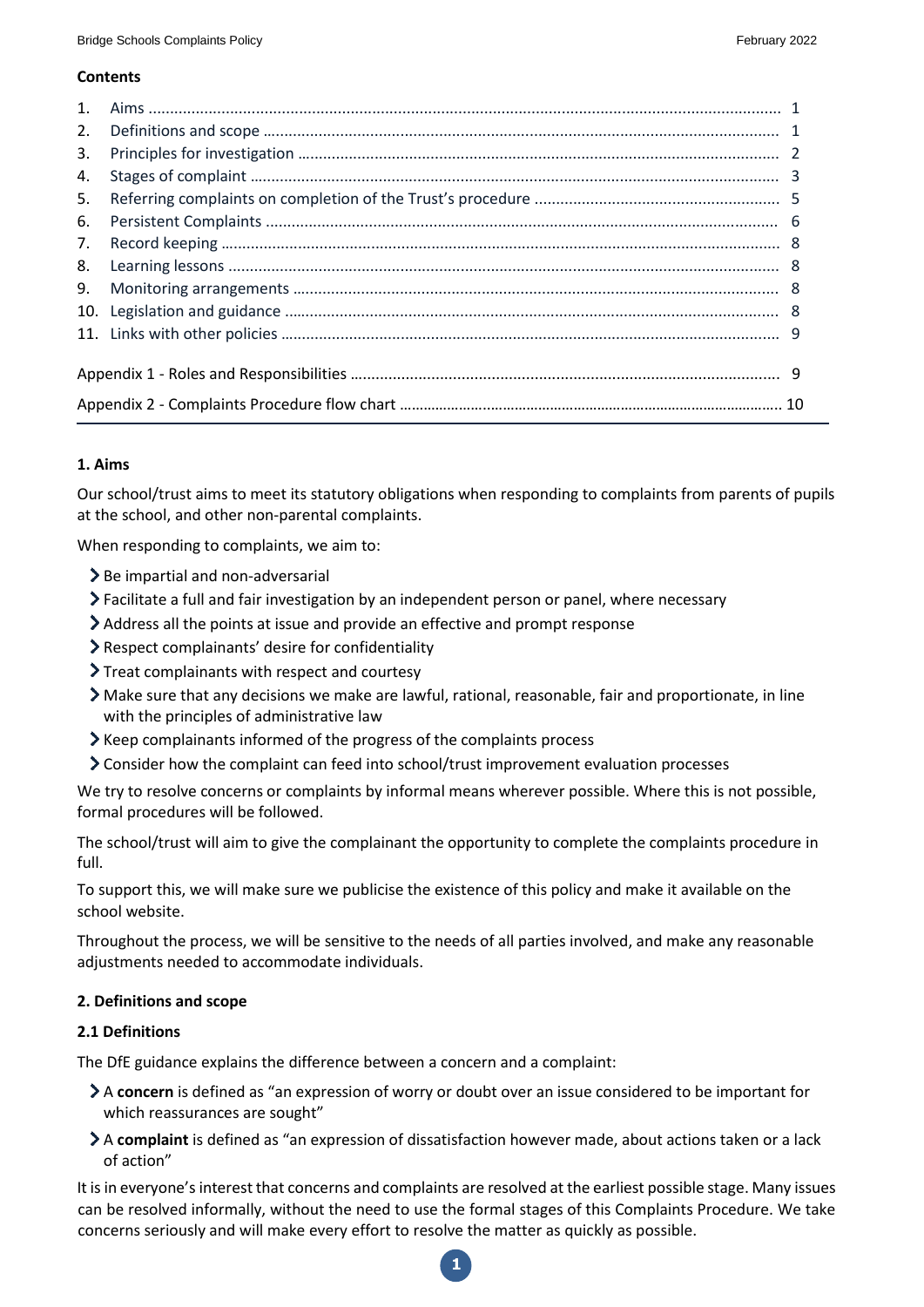If you have difficulty discussing a concern with a particular member of staff, the Headteacher will refer you to another staff member to talk to. Similarly, if the member of staff directly involved feels unable to deal with a concern, the Headteacher will also refer you to another staff member. The member of staff may be more senior but does not have to be. The ability to consider the concern objectively and impartially is more important.

# **2.2 Scope**

The school/trust intends to resolve complaints informally where possible, at the earliest possible stage. There may be occasions when complainants would like to raise their concerns formally. This policy outlines the procedure relating to handling such complaints.

This policy does **not** cover complaints procedures relating to:

- Admissions
- Statutory assessments of special educational needs (SEN)
- > Safeguarding matters
- > Exclusion
- Whistleblowing
- > Staff grievances
- > Staff discipline
- $\triangleright$  Withdrawal from the curriculum (parents and carers can withdraw their child from any aspect of religious education, including the daily act of collective worship. They do not have to explain why)

Please see our separate policies for procedures relating to these types of complaint.

Complaints about services provided by other providers who use school premises or facilities should be directed to the provider concerned.

#### **Anonymous Complaints**

We will not normally investigate anonymous complaints. However, the Headteacher or Chair of Governors, if appropriate, will determine whether the complaint warrants an investigation. If an anonymous complaint contains quantifiable or verifiable evidence, an investigation may be carried out following this procedure. The school will not engage with anonymous complaints through intermediaries.

The school will record that an anonymous complaint has been received and the determination, i.e. it either is not quantifiable and no further action is required, or it contains quantifiable or verifiable accusations, and will be investigated.

### **3. Principles for investigation**

When investigating a complaint, we will try to clarify:

- What has happened
- Who was involved
- What we can learn to avoid a similar situation
- $\blacktriangleright$  How we move forward as amicably as possible

### **3.1 Time scales**

The complainant must raise the complaint within 3 months of the incident. If the complaint is about a series of related incidents, they must raise the complaint within 3 months of the last incident. However, we would always recommend any concerns/complaints are raised as soon as possible in order to effect a speedy resolution.

We will consider exceptions to this time frame in circumstances where there were valid reasons for not making a complaint at that time and the complaint can still be investigated in a fair manner for all involved. When complaints are made out of term time, we will consider them to have been received on the first school day after the holiday period.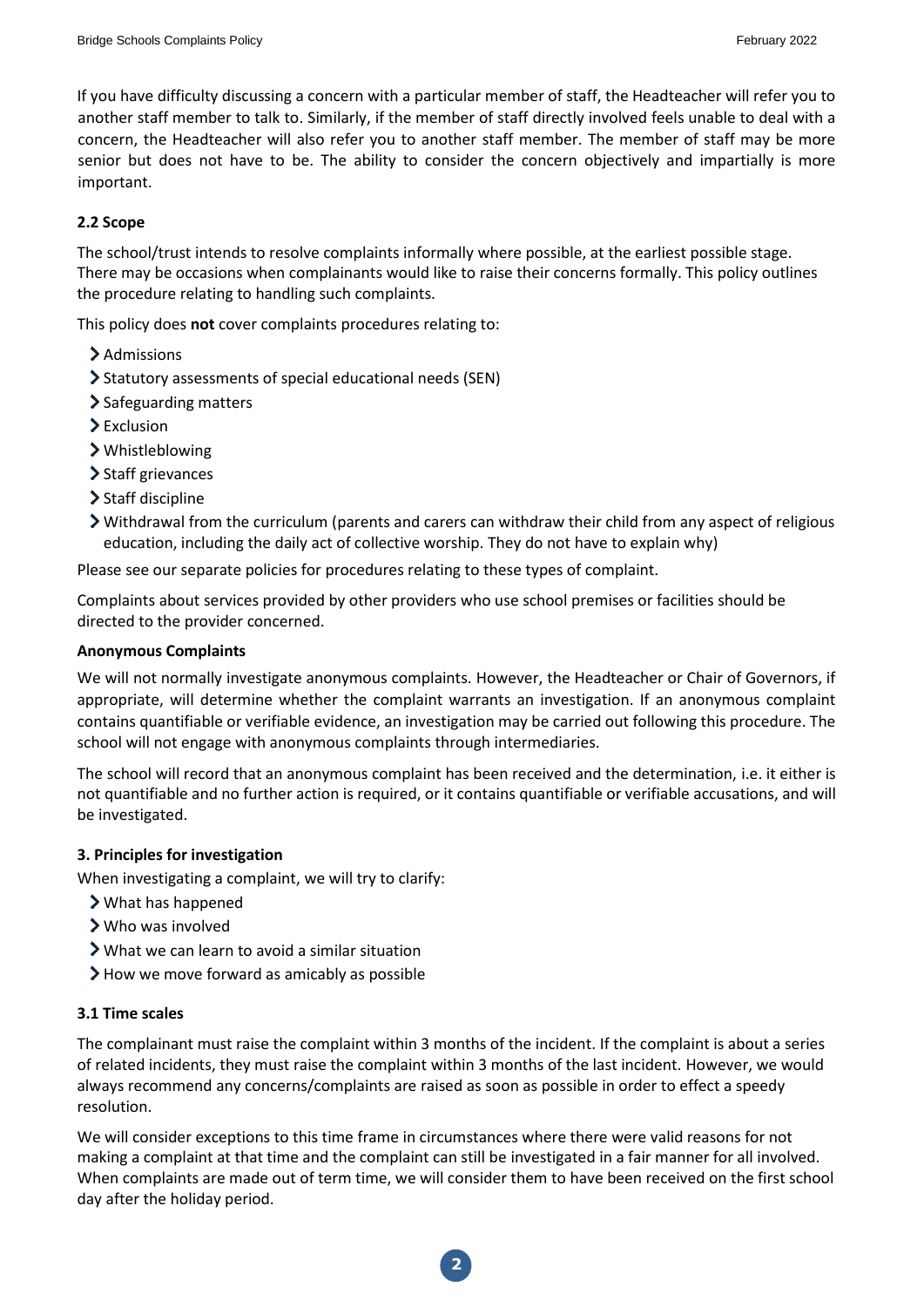If at any point we cannot meet the time scales we have set out in this policy, we will:

- $\geq$  Set new time limits with the complainant
- Send the complainant details of the new deadline and explain the delay

We will consider complaints made outside of term time to have been received on the first school day after the holiday period. You should be aware that any complaints that are sent in when the school/central office is unmanned during holiday periods, might not receive an acknowledgement until new term begins.

If other bodies are investigating aspects of the complaint, for example the police, local authority (LA) safeguarding teams or Tribunals, this may affect our ability to adhere to the timescales within this procedure or result in the procedure being suspended until those public bodies have completed their investigations. If this happens, we will inform you of a proposed new timescale.

If a complainant commences legal action in relation to their complaint, we will consider whether to suspend this complaints procedure until those legal proceedings have concluded.

### **4. Stages of complaint**

**4.1** Each stage of the procedure must be followed prior to the complainant being able to escalate a complaint to the next stage.

### **4.2 Stage 1: informal**

The school will take informal concerns seriously and make every effort to resolve the matter quickly. It may be the case that the provision or clarification of information will resolve the issue.

The complainant should raise the complaint as soon as possible with the relevant member of staff or the headteacher, either in person or by telephone, email or letter. If the complainant is unclear who to contact or how to contact them, they should contact the school office (see school website for contact details).

The school will acknowledge informal complaints in no more than 5 school days but ideally much sooner and get back to anyone raising the concern quickly. If an investigation is needed to gather more information this will take place as quickly as possible but not longer than 5 further school days.

The informal stage could involve a meeting between the complainant and the relevant member of staff or another more senior member of staff or the headteacher.

We endeavour to resolve as many complaints as possible informally but if the complaint is not resolved in this way, the complainant can escalate to a formal complaint (Stage 2).

#### **4.3 Stage 2: formal**

The formal stage involves the complainant putting the complaint in writing to the headteacher.

In exceptional circumstances, where a complainant requires support, the school will accept a concern or a complaint raised on their behalf by a third party, as long as the complainant is named and has given appropriate consent.

Complaints against school staff (except the Headteacher) should be made in the first instance, to the Headteacher via the school office*.* Please mark them as Private and Confidential.

Complaints that involve or are about the Headteacher should be addressed to the Chair of Governors via the school office. Please mark them as Private and Confidential.

Complaints about the Chair of Governors, the Executive Heads, Chief Executive or any governors or trustees should be addressed to the Clerk to the Trust Board via complaints@bridgeschools.co.uk. Please mark them as Private and Confidential.

The complainant should provide as much information as possible including details such as relevant dates, times and the names of witnesses of events. The complainant should also state what they feel would resolve the complaint.

If complainants need assistance raising a formal complaint, they can contact the school office (see school website for contact details).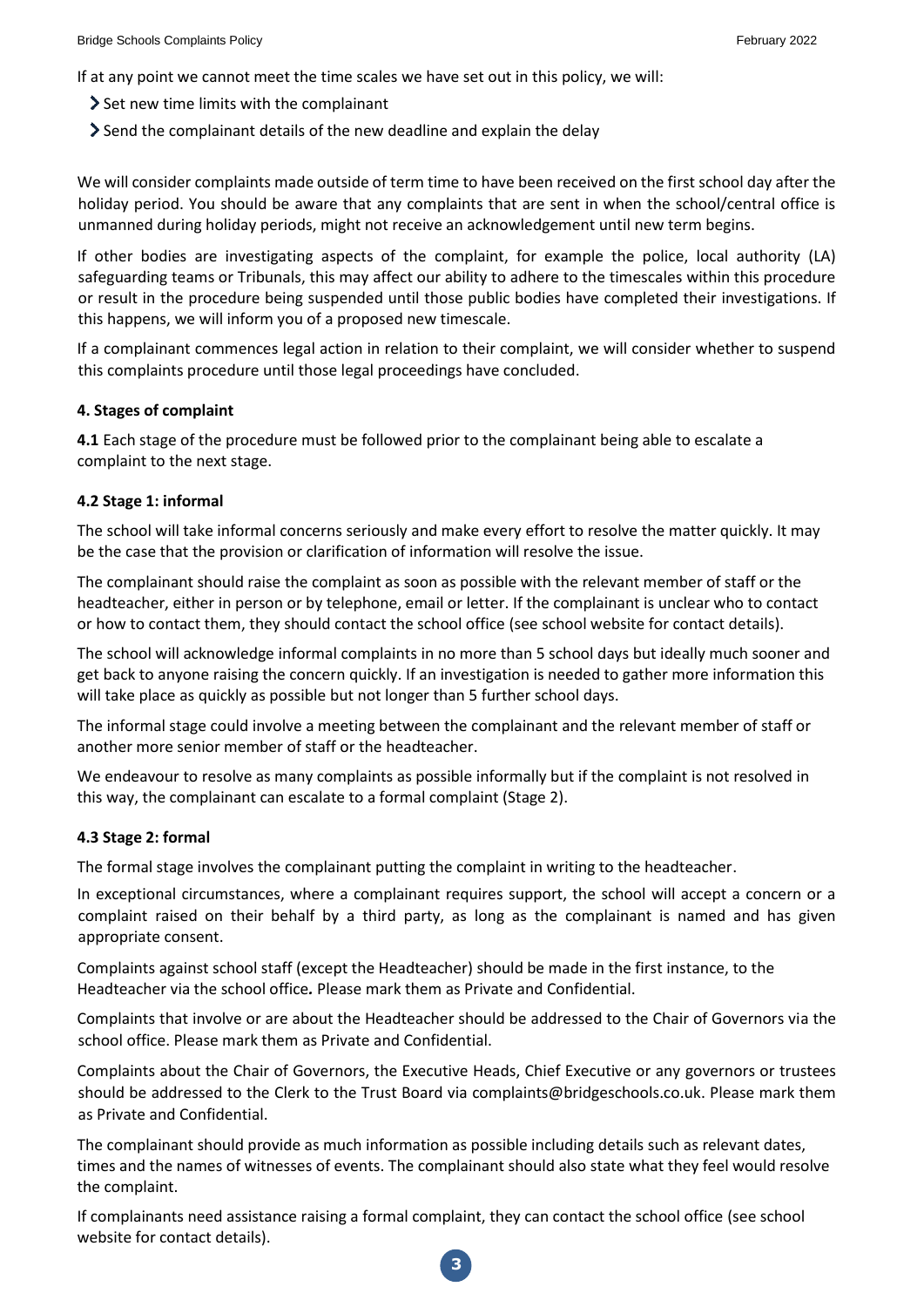The headteacher will record the date the complaint is received and will acknowledge receipt of the complaint in writing (either by email or letter) within 5 school days.

The headteacher (or other person appointed by the headteacher for this purpose) will then conduct their own investigation. The written conclusion of this investigation will be sent to the complainant within 15 school days.

If the complainant is not satisfied with the response and wishes to proceed to the next stage of this procedure, they should inform the Chair of Governors in writing within 10 school days.

If the complainant chooses not to escalate the complaint within 10 school days of their written response from the school, then the school will consider the complaint closed and no further action will be taken.

## **4.4 Stage 3: Escalation to Chair of Governors**

The complainant should forward the received written conclusion from the school to the Chair of Governors by letter or email marked private and confidential.

The complainant should state why they are not happy with the written conclusion of the investigation and what they feel would resolve the complaint.

Email[: complaints@bridgeschools.co.uk \(](mailto:complaints@bridgeschools.co.uk)F.A.O. Chair of Governors for XXX Primary) Post: Complaints - F.A.O. Chair of Governors for XXX Primary (address can be found on school website)

The chair of governors will then follow the same process as Stage 2.

If the complainant is not satisfied with the response and wishes to proceed to the final formal stage of this procedure, they should inform the Area Executive Head in writing within 10 school days.

If the complainant chooses not to escalate the complaint within 10 school days of their written response from the Chair of Governors, then the school governing body will consider the complaint closed and no further action will be taken.

# **4.5 Stage 4: Escalation to Area Executive Head**

The complainant should forward the received written conclusion from the Chair of Governors by letter or email marked private and confidential.

The complainant should state why they are not happy with the written conclusion of the investigation and what they feel would resolve the complaint.

Email[: complaints@bridgeschools.co.uk \(](mailto:complaints@bridgeschools.co.uk)F.A.O. Area Executive Head for XXX Primary) Post: Complaints - F.A.O Area Executive Head for XXX Primary, Bridge Schools, 21 Callywith Gate, Bodmin PL31 2RQ

The Area Executive Head will then follow the same process as Stage 2.

If the complainant is not satisfied with the response and wishes to appeal, they should inform the Trust in writing within 10 school days.

If the complainant chooses not to appeal within 10 school days of their written response from the Area Executive Head, then the complaint will be considered closed and no further action will be taken.

### **4.6 Stage 5: Review panel**

### **Convening the panel**

Complaints which are escalated to the trust for panel hearing stage if the complainant is not satisfied with the response to the complaint at the final stage of the formal process, will be acknowledged in writing within 5 school days.

The panel will be appointed by or on behalf of the Trust Board and will consist of at least 3 people who were not directly involved in the matters detailed in the complaint. At least 1 panel member will be independent of the management and running of the school. The panel will not be made up solely of local governing body members, as they are not independent of the management and running of the school.

**4**

The panel will have access to the existing record of the complaint's progress.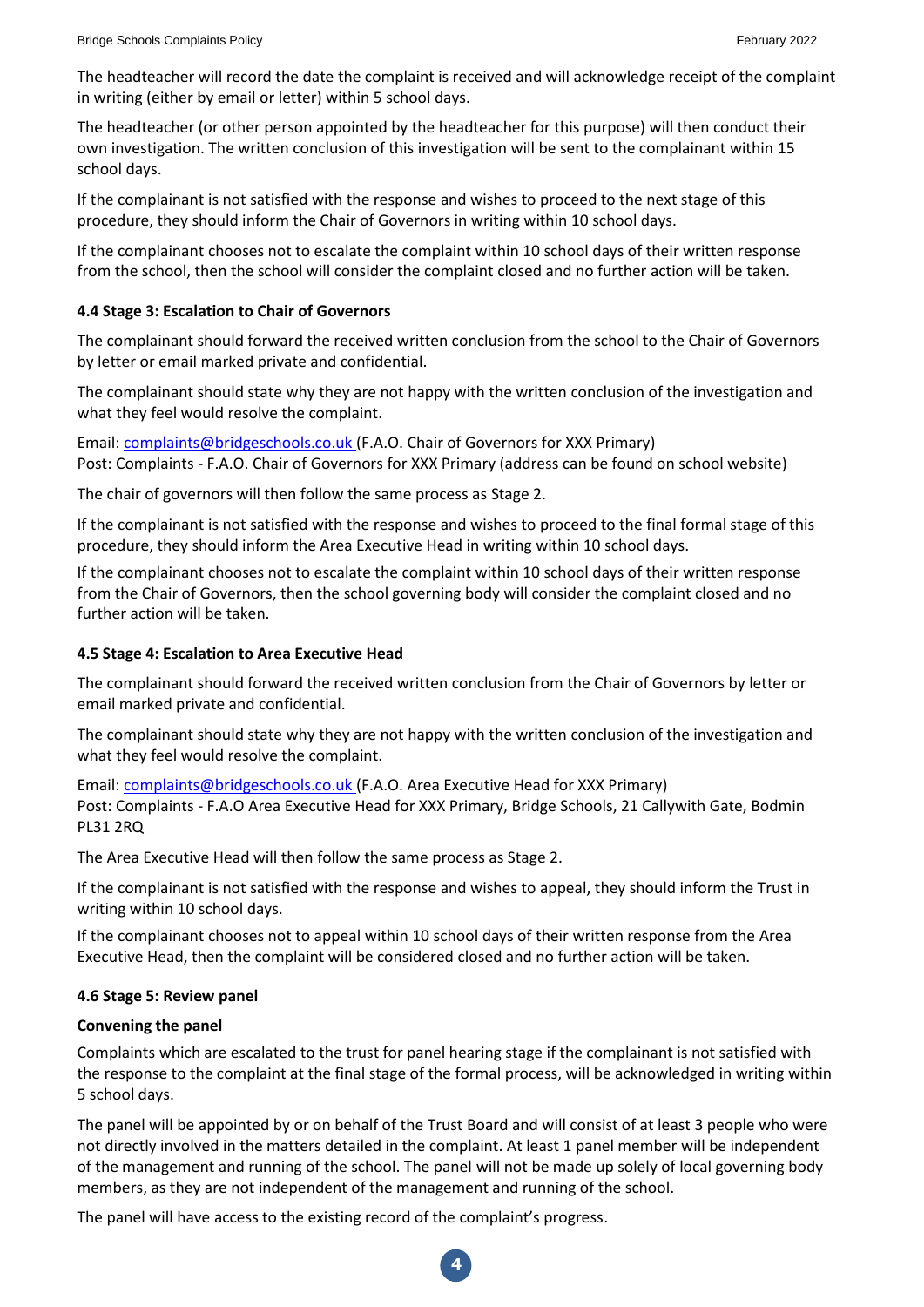The complainant must have reasonable notice of the date of the review panel. The Trust will aim to find a date within 20 school days of the request, where possible.

If the complainant rejects the offer of 3 proposed dates without good reason, the Trust will set a date. The hearing will go ahead using written submissions from all parties.

Any written material will be circulated to all parties at least 5 school days before the date of the meeting.

#### **At the meeting**

The meeting will be held in private. Electronic recordings of meetings or conversations are not normally permitted unless a complainant's own disability or special needs require it. Prior knowledge and consent of all parties attending will be sought before meetings or conversations take place. Consent will be recorded in any minutes taken.

At the review panel meeting, the complainant and representatives from the school, as appropriate, will be present. Each will have an opportunity to set out written or oral submissions prior to the meeting.

The complainant must be allowed to attend the panel hearing and be accompanied if they wish. We don't encourage either party to bring legal representation, but will consider it on a case-by-case basis. For instance, if a school employee is called as a witness in a complaint meeting, they may wish to be supported by their union.

Representatives from the media are not permitted to attend.

At the meeting, each individual will have the opportunity to give statements and present their evidence, and witnesses will be called, as appropriate, to present their evidence.

The panel, the complainant and the school representative(s) will be given the chance to ask and reply to questions. Once the complainant and school representative(s) have presented their cases, they will be asked to leave, and evidence will then be considered.

The panel will then put together its findings and recommendations from the case. The panel will also provide copies of the minutes of the hearing and the findings and recommendations to the complainant and, where relevant, the individual who is the subject of the complaint, and make a copy available for inspection by the Trust Board and headteacher.

### **The outcome**

The committee can:

- Uphold the complaint, in whole or in part
- Dismiss the complaint, in whole or in part

If the complaint is upheld, the committee will:

- Decide the appropriate action to resolve the complaint
- Where appropriate, recommend changes to the school's systems or procedures to prevent similar issues in the future

The trust will inform those involved of the decision in writing within 10 school days – which are final.

### **5. Referring complaints on completion of the Trust's procedure**

If the complainant is unsatisfied with the outcome of the Trust's complaints procedure, they can refer their complaint to the Education and Skills Funding Agency (ESFA). The ESFA will check whether the complaint has been dealt with properly. The ESFA will not overturn a trust's decision about a complaint, but will intervene if a school or trust has:

- **>** Breached a clause in its funding agreement
- Failed to act in line with its duties under education law
- Acted (or is proposing to act) unreasonably when exercising its functions

If the trust's complaints procedure is found to not meet regulations, the trust will be asked to correct its procedure accordingly.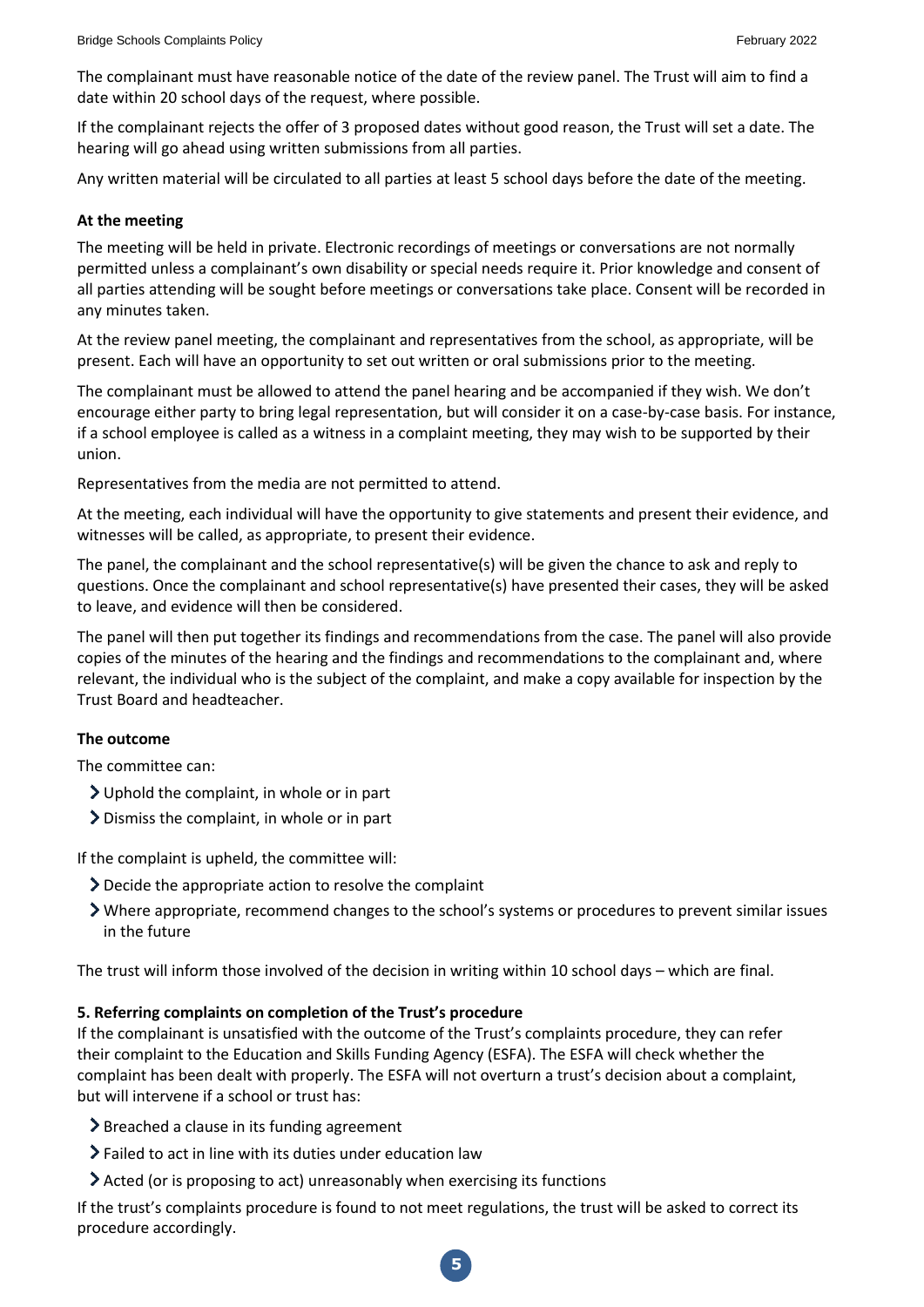For more information or to refer a complaint, see the following webpage: <https://www.gov.uk/complain-about-school>

We will include this information in the outcome letter to complainants.

## **6. Persistent complaints**

# **6.1 Unreasonably persistent complainants and unreasonable complainant behaviour**

Bridge Schools are committed to dealing with all complaints fairly and impartially, and to providing a highquality service to those who complain. We will not normally limit the contact complainants have with our schools. However, we do not expect our staff to tolerate unacceptable behaviour and will take action to protect staff from that behaviour, including that which is abusive, offensive or threatening.

The Trust defines unreasonable behaviour as that which hinders our consideration of complaints because of the frequency or nature of the complainant's contact with the school, such as, if the complainant:

- $\triangleright$  refuses to articulate their complaint or specify the grounds of a complaint or the outcomes sought by raising the complaint, despite offers of assistance
- > refuses to co-operate with the Complaints investigation process
- refuses to accept that certain issues are not within the scope of the Complaints Procedure
- Insists on the complaint being dealt with in ways which are incompatible with the Complaints Procedure or with good practice
- $\lambda$  introduces trivial or irrelevant information which they expect to be taken into account and commented on
- $\blacktriangleright$  raises large numbers of detailed but unimportant questions, and insists they are fully answered, often immediately and to their own timescales
- makes unjustified complaints about staff who are trying to deal with the issues, and seeks to have them replaced
- $\geq$  changes the basis of the complaint as the investigation proceeds
- $\ge$  repeatedly makes the same complaint (despite previous investigations or responses concluding that the complaint is groundless or has been addressed)
- $\triangleright$  refuses to accept the findings of the investigation into that complaint where the school's complaint procedure has been fully and properly implemented and completed including referral to the Department for Education
- seeks an unrealistic outcome
- makes excessive demands on school time by frequent, lengthy and complicated contact with staff regarding the complaint in person, in writing, by email and by telephone while the complaint is being dealt with
- uses threats to intimidate
- uses abusive, offensive or discriminatory language or violence
- $\blacktriangleright$  knowingly provides falsified information
- publishes unacceptable information on social media or other public forums.

### **Steps we will take**

We will take every reasonable step to address the complainant's concerns and give them a clear statement of our position and their options. We will maintain our role as an objective arbiter throughout the process, including when we meet with individuals. We will follow our complaints procedure as normal (as outlined above) wherever possible.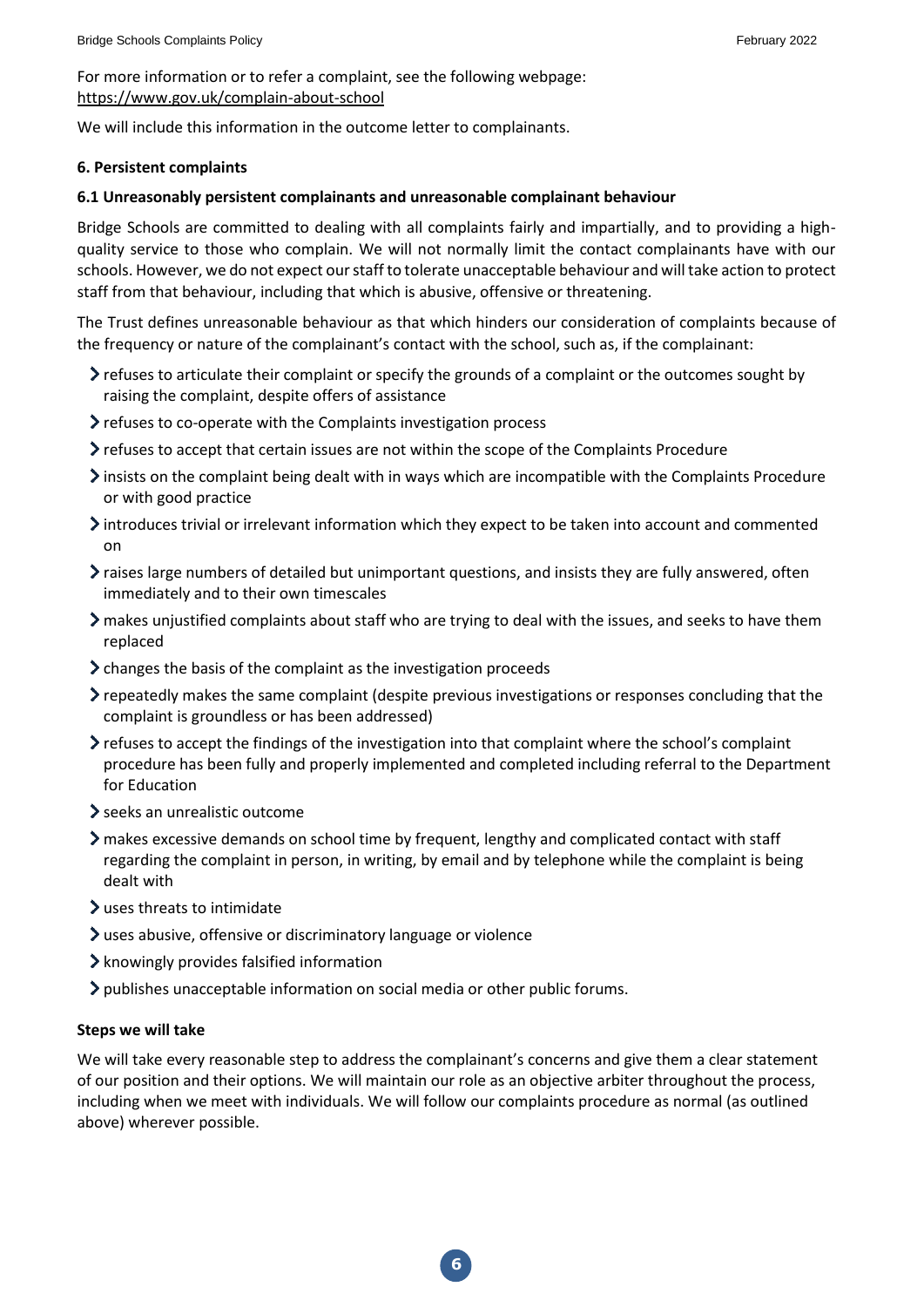If the complainant continues to contact the school/trust in a disruptive way, we may put communications strategies in place. We may:

- Sive the complainant a single point of contact via an email address
- $\sum$  Limit the number of times the complainant can make contact, such as a fixed number per term
- Ask the complainant to engage a third party to act on their behalf, such a[s Citizens Advice](https://www.citizensadvice.org.uk/)
- > Put any other strategy in place as necessary

Complainants should try to limit their communication with the school that relates to their complaint, while the complaint is being progressed. It is not helpful if repeated correspondence is sent (either by letter, phone, email or text), as it could delay the outcome being reached.

Whenever possible, the Headteacher or Chair of Governors will discuss any concerns with the complainant informally before applying an '*unreasonable'* marking.

If the behaviour continues, the headteacher will write to the complainant explaining that their behaviour is unreasonable and ask them to change it. For complainants who excessively contact the school causing a significant level of disruption, we may specify methods of communication and limit the number of contacts in a communication plan. This will be reviewed after six months.

If at any level a complainant attempts to reopen an issue or a closely related issue that has already been dealt with under this complaints procedure, the Chair may write to the complainant to inform them that the procedure has been exhausted and the matter closed, unless they can provide further new evidence. The school will not accept new evidence from another complainant that this complainant wishes to use within their complaint. Each complainant will be considered separately and confidentially. The complainant will be offered 15 school days to provide this. Thereafter, if nothing more is forthcoming, the Chair will inform the complainant that the school will not respond to any further correspondence on this issue or a closely related issue.

In response to any serious incident of aggression or violence, we will immediately inform the police and communicate our actions in writing. This may include barring an individual from the school.

### **Stopping responding**

We may stop responding to the complainant when all of these factors are met:

- We believe we have taken all reasonable steps to help address their concerns
- We have provided a clear statement of our position and their options
- The complainant contacts us repeatedly, and we believe their intention is to cause disruption or inconvenience

Where we stop responding, we will inform the individual that we intend to do so. We will also explain that we will still consider any new complaints they make.

In response to any serious incident of aggression or violence, we will immediately inform the police and communicate our actions in writing. This may include barring an individual from our school site(s).

### **6.2 Duplicate complaints**

If we have resolved a complaint under this procedure and receive a duplicate complaint on the same subject from a partner, family member or other individual, we will assess whether there are aspects that we hadn't previously considered, or any new information we need to take into account.

If we are satisfied that there are no new aspects, we will:

Tell the new complainant that we have already investigated and responded to this issue, and that the local process is complete

If there are new aspects, we will follow this procedure again.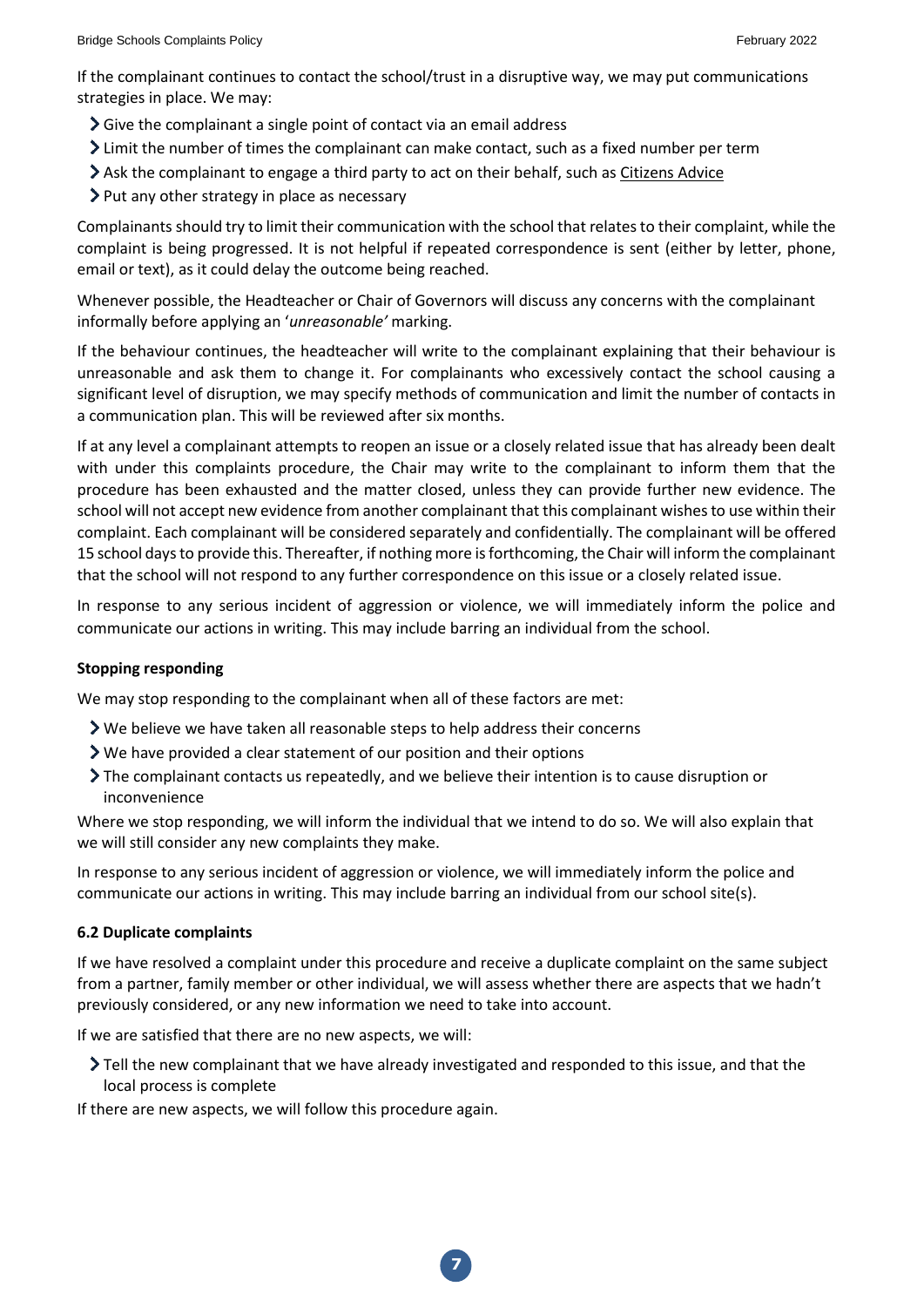# **6.3 Complaint campaigns**

Where the school/trust receives a large volume of complaints about the same topic or subject, especially if these come from complainants unconnected with the school, the school may respond to these complaints by:

- Publishing a single response on the school website
- $\geq$  Sending a template response to all of the complainants

If complainants are not satisfied with the trust's response, or wish to pursue the complaint further, the normal procedures will apply.

# **7. Record keeping**

The school will record the progress of all complaints, including information about actions taken at all stages, the stage at which the complaint was resolved, and the final outcome. The records will also include copies of letters and emails, and notes relating to meetings and phone calls.

This material will be treated as confidential and held securely and will be viewed only by those involved in investigating the complaint or on the review panel.

This is except where the secretary of state (or someone acting on their behalf) or the complainant requests access to records of a complaint through a freedom of information (FOI) request or through a subject access request under the terms of the Data Protection Act, or where the material must be made available during a school inspection.

Records of complaints will be kept securely, only for as long as necessary and in line with data protection law, our privacy notices and record retention schedule.

The details of the complaint, including the names of individuals involved, will not be shared with the whole local governing body in case a review panel needs to be organised at a later point.

Where the local governing body is aware of the substance of the complaint before the review panel stage, the school will (where reasonably practicable) arrange for an independent panel to hear the complaint.

Complainants also have the right to request an independent panel if they believe there is likely to be bias in the proceedings. The decision to approve this request is made by the local governing body, who will not unreasonably withhold consent.

### **8. Learning lessons**

The senior leadership team will review any underlying issues raised by complaints with the Headteacher, where appropriate, and respecting confidentiality, to determine whether there are any improvements that the school can make to its procedures or practice to help prevent similar events in the future.

### **9. Monitoring arrangements**

The CEO will monitor the effectiveness of the complaints procedure in making sure that complaints are handled properly. The CEO will track the number and nature of complaints, and review underlying issues with the senior leadership team as stated in section 9.

The complaints records are logged and managed by the central team.

This policy will be reviewed by the Trust Board every 3 years. At each review, the policy will be approved by the Trust Board.

### **10. Legislation and guidance**

This document meets the requirements set out in part 7 of the schedule to the [Education \(Independent](http://www.legislation.gov.uk/uksi/2014/3283/schedule/made)  [School Standards\) Regulations 2014,](http://www.legislation.gov.uk/uksi/2014/3283/schedule/made) which applies to academies and state schools that we must have and make available a written procedure to deal with complaints from parents of pupils at the school.

It is also based on guidance published by the Education and Skills Funding Agency (ESFA) o[n creating a](https://www.gov.uk/government/publications/setting-up-an-academies-complaints-procedure)  [complaints procedure that complies with the above regulations,](https://www.gov.uk/government/publications/setting-up-an-academies-complaints-procedure) and refers t[o good practice guidance on](https://www.gov.uk/government/publications/school-complaints-procedures)  [setting up complaints procedures](https://www.gov.uk/government/publications/school-complaints-procedures) from the Department for Education (DfE).

This policy complies with our funding agreement and articles of association.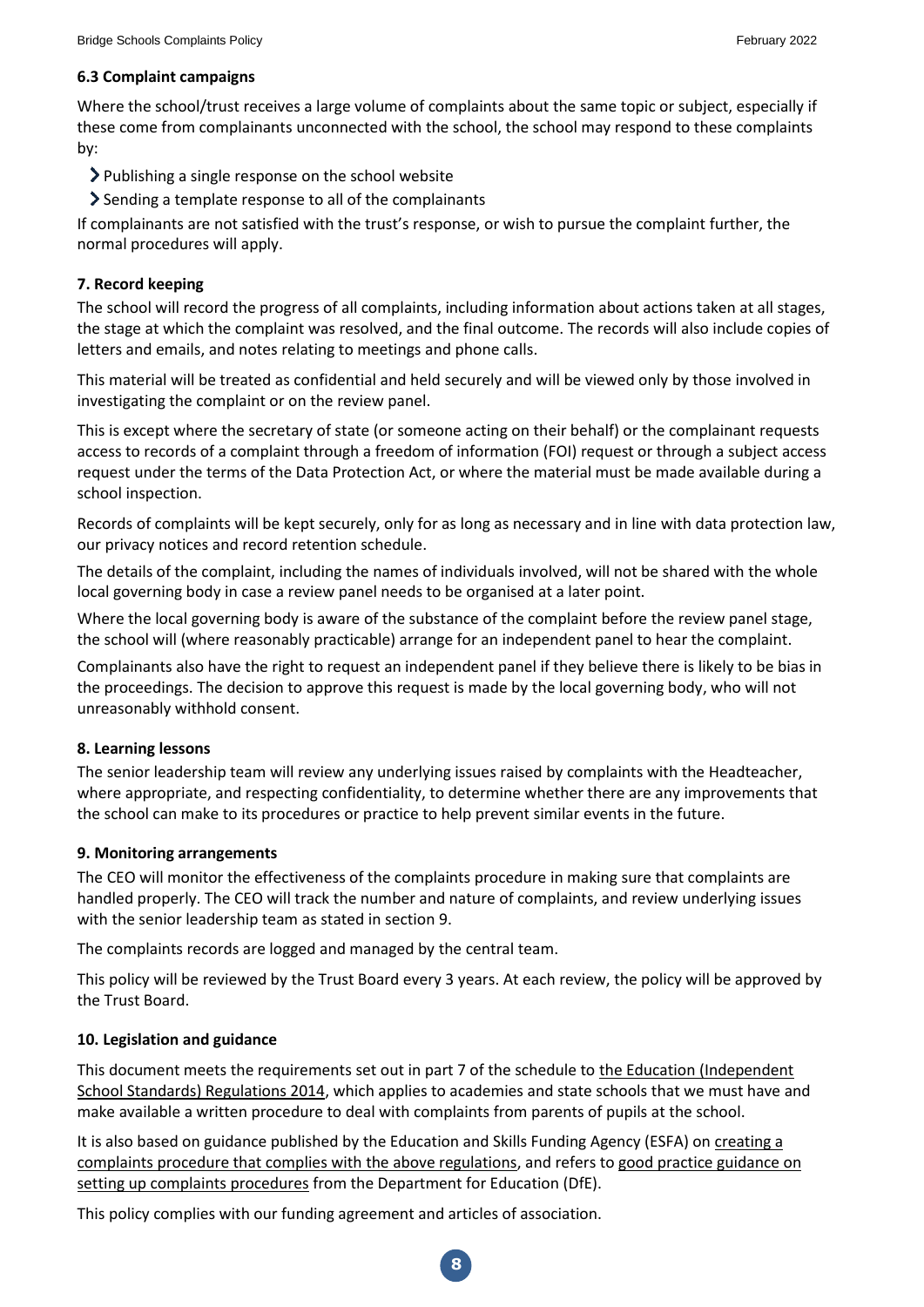In addition, it addresses duties set out in th[e Early Years Foundation Stage statutory framework](https://www.gov.uk/government/publications/early-years-foundation-stage-framework--2) with regards to dealing with complaints about the school's fulfilment of Early Years Foundation Stage requirements.

## **11. Links with other policies**

Policies dealing with other forms of complaints include:

- Child protection and safeguarding policy and procedures
- > Admissions policy
- > Exclusions policy
- > Staff grievance procedures
- > Staff disciplinary procedures
- Whistleblowing policy
- SEN policy and information report
- > Privacy notices

# **APPENDIX 1 – ROLES AND RESPONSIBILITIES**

# **The complainant**

The complainant will get a more effective and timely response to their complaint if they:

- Follow these procedures
- Co-operate with the school/trust throughout the process
- Ask for assistance as needed
- Treat all those involved with respect
- Not publish details about the complaint on social media

# **The investigator**

An appropriate independent individual will be appointed to look into the complaint and establish the facts. They will:

- Interview all relevant parties, keeping notes
- Consider records and any written evidence and keep these securely
- Prepare a comprehensive report to the headteacher or complaints committee which includes the facts and potential solutions These notes will not be published; they will only be shared with the head teacher/ most senior member of staff to aid a speedy resolution.

# **The complaints co-ordinator**

The complaints co-ordinator can be:

- The headteacher or an Area Executive Head
- Any other staff member providing administrative support
- The complaints co-ordinator will:
- Keep the complainant up to date at each stage in the procedure
- Make sure the process runs smoothly by liaising with all
- Be aware of issues relating to:
	- o Sharing third party information
	- o Additional support needed by complainants, for example interpretation support or where
- the complainant is a child or young person
- Keep records

# **Committee chair**

The committee chair will:

- Chair the meeting, ensuring that everyone is treated with respect throughout
- Make sure all parties see the relevant information, understand the purpose of the committee, and are allowed to present their case.